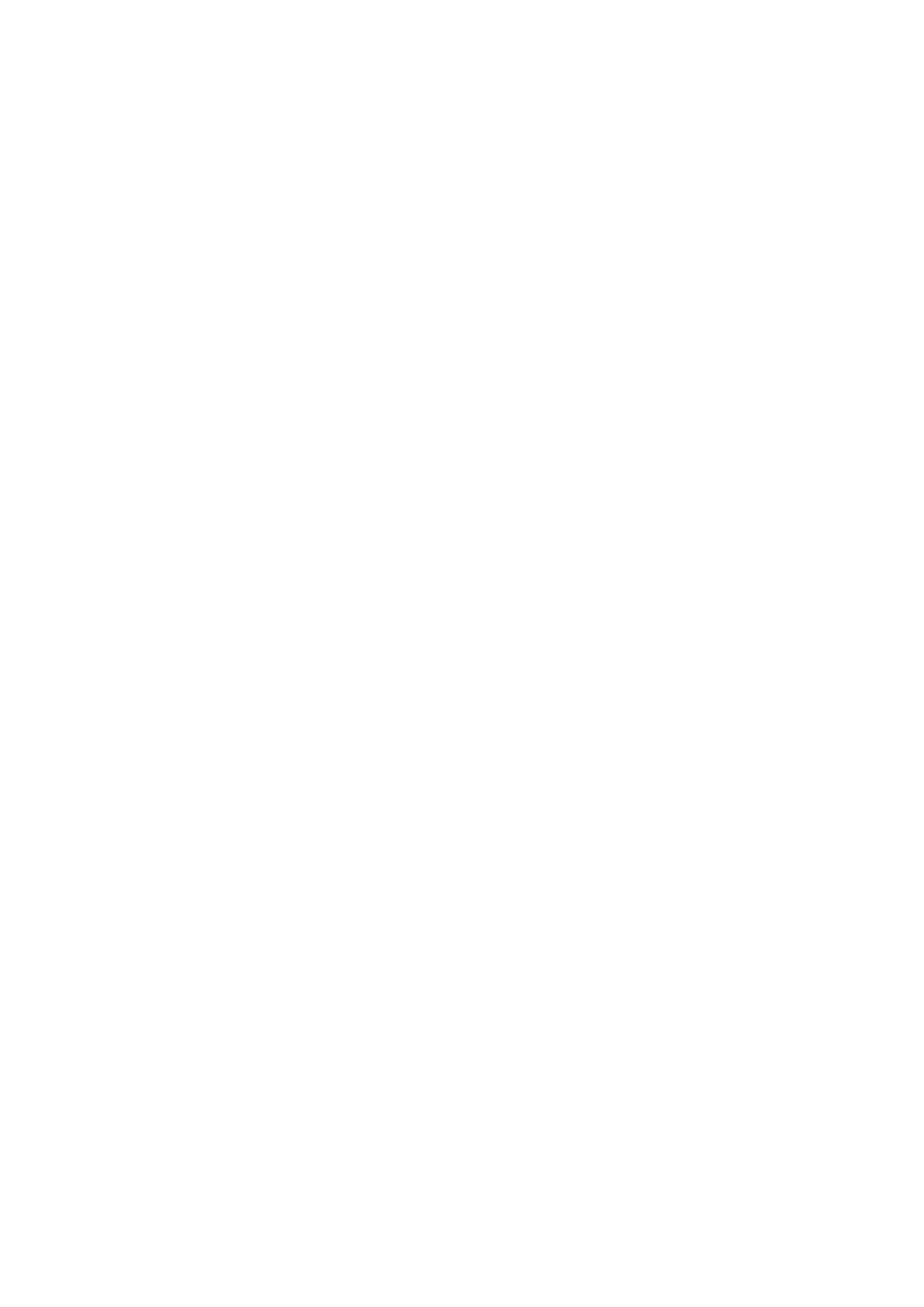#### **In the case of Đekić and Others v. Serbia,**

The European Court of Human Rights (Third Section), sitting as a Chamber composed of:

Josep Casadevall, *President,* Alvina Gyulumyan, Dragoljub Popović, Luis López Guerra, Johannes Silvis, Valeriu Gritco, Iulia Antoanella Motoc, *judges,*

and Santiago Quesada, *Section Registrar,*

Having deliberated in private on 8 April 2014,

Delivers the following judgment, which was adopted on that date:

# PROCEDURE

1. The case originated in an application (no. 32277/07) against the Republic of Serbia lodged with the Court under Article 34 of the Convention for the Protection of Human Rights and Fundamental Freedoms ("the Convention") by three Serbian nationals, Mr Dragan Đekić, Mr Zoran Đekić and Mr Dragan Končar ("the applicants"), on 19 May 2007.

2. The applicants were represented by Mr B. Todorović, a lawyer practising in Niš. The Serbian Government ("the Government") were represented by their Agent, Mr S. Carić.

3. The applicants alleged that they had been ill-treated by the police and that there had been no effective investigation in that regard. They relied on Articles 3, 6 and 13 of the Convention.

4. On 30 August 2010 the application was communicated to the Government.

# THE FACTS

#### I. THE CIRCUMSTANCES OF THE CASE

5. The applicants were born in 1976, 1984 and 1976 respectively. The first and second applicants live in Prokuplje and the third applicant lives in Belgrade.

6. On 18 September 2004 at about 2.30 a.m. they were implicated in a minor road traffic accident. Soon thereafter, the police arrived at the scene.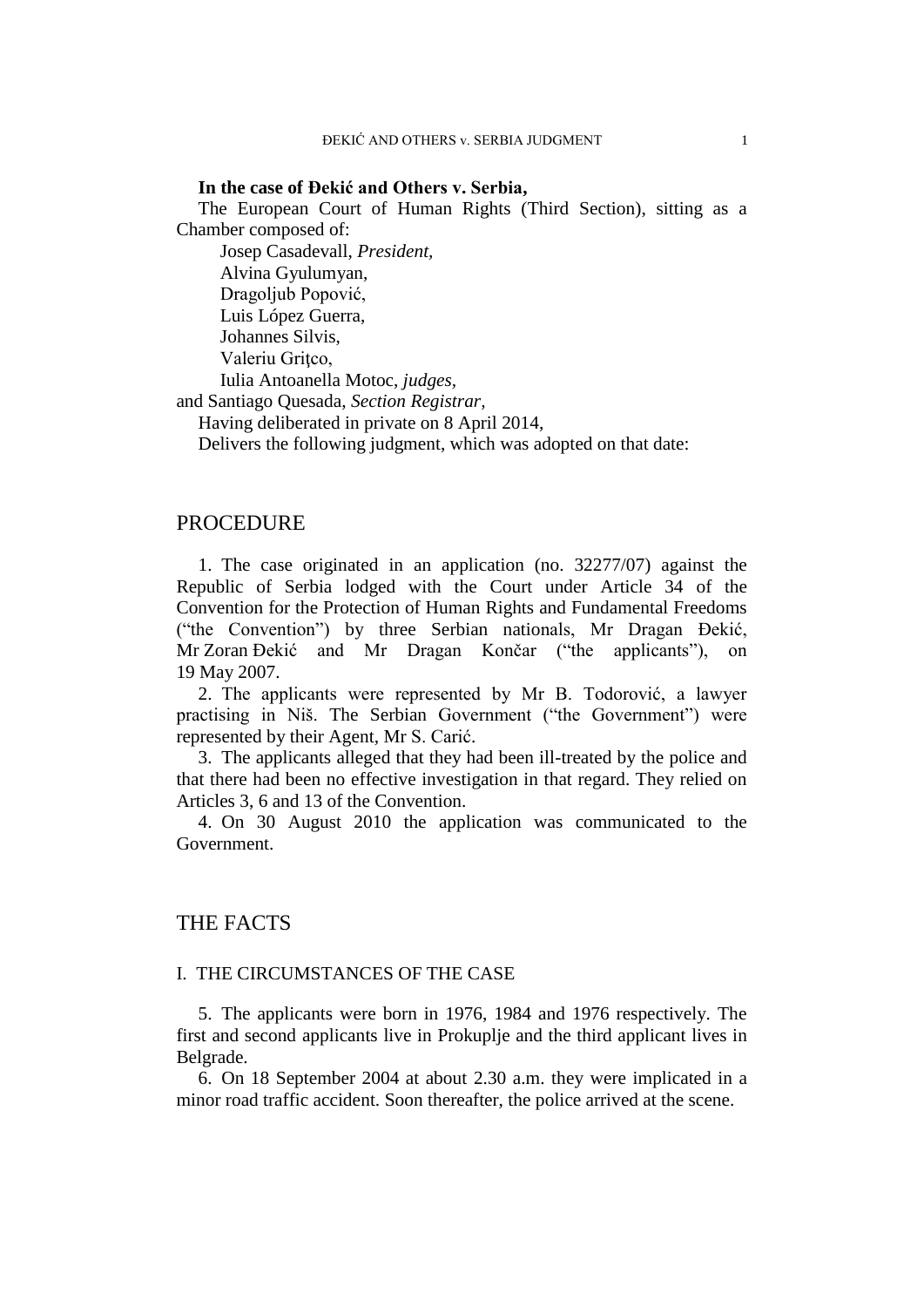7. According to the applicants, the police immediately handcuffed them and took them to the Prokuplje Police Station where they were beaten up. However, according to the official reports on the use of force prepared by three duty officers, the applicants were drunk and violent from the arrival of the police at the scene of the accident. As they tried to flee the scene and, moreover, attacked the officer who tried to stop them, the police decided to arrest them. At the police station, the applicants continued to behave violently. In order to subdue the applicants, the three duty officers hit them a couple of times with truncheons and then handcuffed them. In the process, as they resisted being handcuffed, Mr Zoran Đekić and Mr Dragan Končar struck their heads against office furniture.

8. Having spent the night at the police station, the applicants were taken to the hospital. According to medical reports, Mr Dragan Đekić had a bruise on his right shoulder, Mr Zoran Đekić had bruises on his head, right arm and right shoulder, and Mr Dragan Končar had bruises on his head, chest, abdomen, back and right shoulder.

9. On the same morning the police lodged a criminal complaint against the applicants accusing them of the offence of obstructing a police officer in the discharge of his duty. At about 8.30 a.m. the applicants were taken to the investigating judge. They complained that they had been beaten up by the police. However, the judge took no action in that regard. They were released at about 1 p.m.

10. On 20 September 2004 two daily newspapers with a large circulation published the applicants' allegations that they had been beaten up by the police. The next day the Press Service of the Ministry of Interior issued an official denial. Between 21 and 27 September 2004, the Inspector General's Service (the internal control service of the Ministry of Interior) carried out an internal investigation into the applicants' allegations. It interviewed the applicants, 18 police officers and 19 civilians (while no civilians were present at the premises of the police station when the police resorted to the use of force against the applicants, the Inspector General's Service interviewed a number of eyewitnesses to the applicants' arrest and the doctor who had examined the applicants on the critical day). All of them except the applicants maintained that the applicants had been drunk and violent at the relevant time. The Inspector General's Service concluded in its report of 27 September 2004 that the police had acted in accordance with law. The report was not made available to the applicants.

11. On 18 November 2004 the public prosecutor charged the applicants with the offence of obstructing a police officer in the discharge of his duty. The applicants were ultimately convicted as charged and given suspended sentences.

12. On 8 December 2004 the applicants lodged a criminal complaint against three police officers accusing them of ill-treatment. Having obtained an official report finding that the police had acted in accordance with law,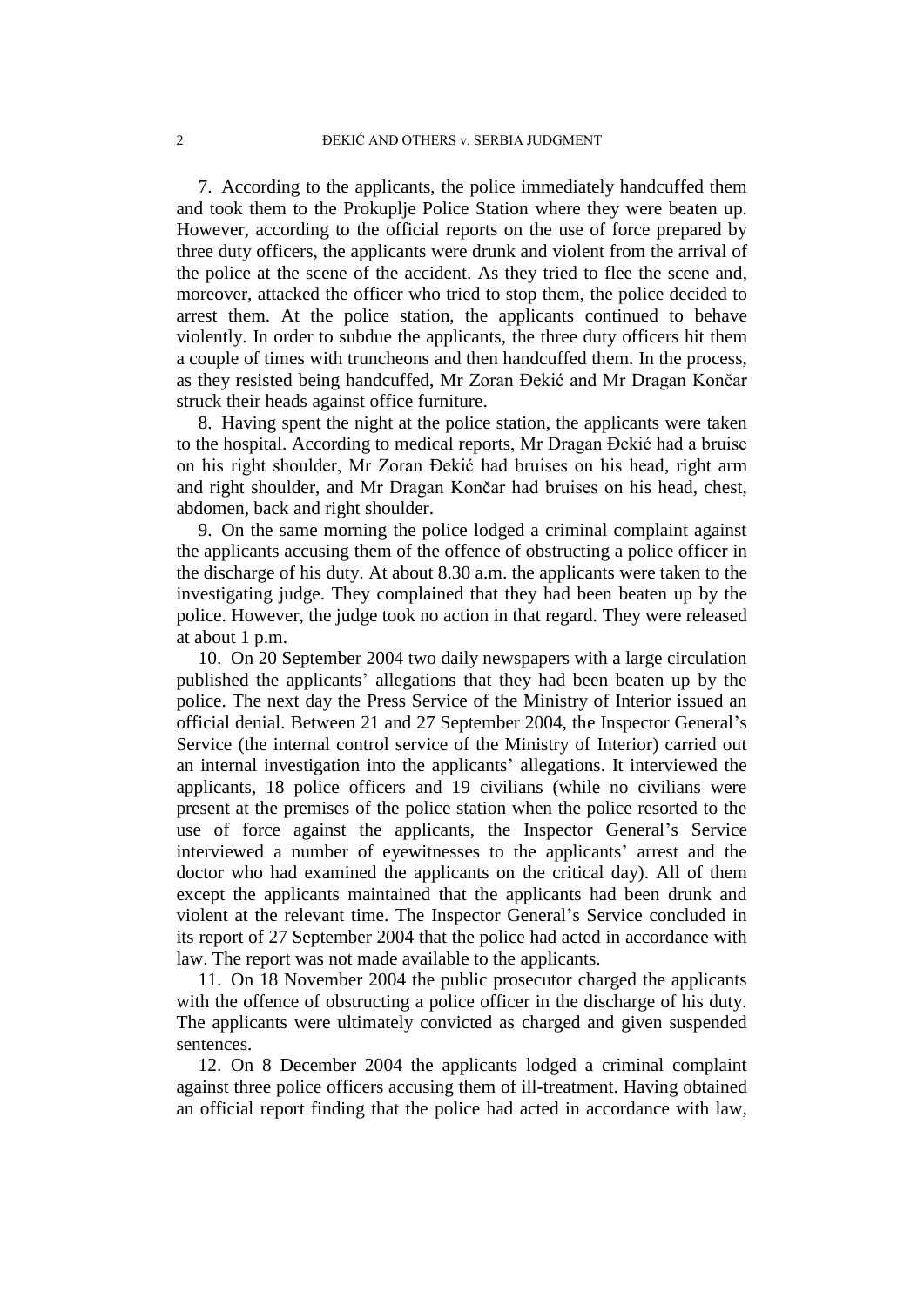on 28 January 2005 the public prosecutor decided not to prosecute. On 2 March 2005 the applicants started a subsidiary prosecution by lodging a bill of indictment against the same officers. They did not file a civil-party claim.

13. The first hearing before the Prokuplje Municipal Court took place on 11 October 2005. Having heard the police officers accused of ill-treatment, some other officers, the applicants and some eyewitnesses to their arrest, on 18 April 2006 the Prokuplje Municipal Court decided that the use of force against the applicants had been lawful. It therefore acquitted the accused police officers. On 24 October 2006 the Prokuplje District Court upheld that ruling. The last judgment of 24 October 2006 was served on the applicants on 27 November 2006.

14. In December 2006 the applicants applied to the public prosecutor to lodge a request for the protection of legality on their behalf. On 7 August 2007 the public prosecutor decided not to do so.

# II. RELEVANT DOMESTIC LAW AND PRACTICE

15. The Criminal Code 1977 (Official Gazette of the Socialist Republic of Serbia nos. 26/77, 28/77, 43/77, 20/79, 24/84, 39/86, 51/87, 6/89, 42/89; and Official Gazette of the Republic of Serbia nos. 16/90, 21/90, 26/91, 75/91, 9/92, 49/92, 51/92, 23/93, 67/93, 47/94, 17/95, 44/98, 10/02, 11/02, 80/02, 39/03 and 67/03) was in force from 1 July 1977 until 1 January 2006. The relevant Article reads as follows:

#### **Article 66 (Ill-treatment by public officials acting in an official capacity)**

"Whoever acting in an official capacity ill-treats or insults another or otherwise treats such person in a humiliating and degrading manner, shall be punished with imprisonment of from three months to three years."

16. The Code of Criminal Procedure 2001 (Official Gazette of the FRY nos. 70/01 and 68/02; and Official Gazette of the Republic of Serbia nos. 58/04, 85/05, 115/05, 49/07, 20/09, 72/09 and 76/10) was in force between 28 March 2002 and 1 October 2013. Most criminal offences (including ill-treatment by public officials acting in an official capacity) were subject to public prosecution, but some minor offences were only subject to private prosecution. Pursuant to Article 20 of the Code, the public prosecutor had to prosecute when there was sufficient evidence that a person had committed a criminal offence which was subject to public prosecution. Article 61 of the Code provided that when the public prosecutor decided not to prosecute such an offence because of a lack of evidence, the victim of the offence had the possibility of starting a subsidiary prosecution within eight days from the notification of the public prosecutor's decision.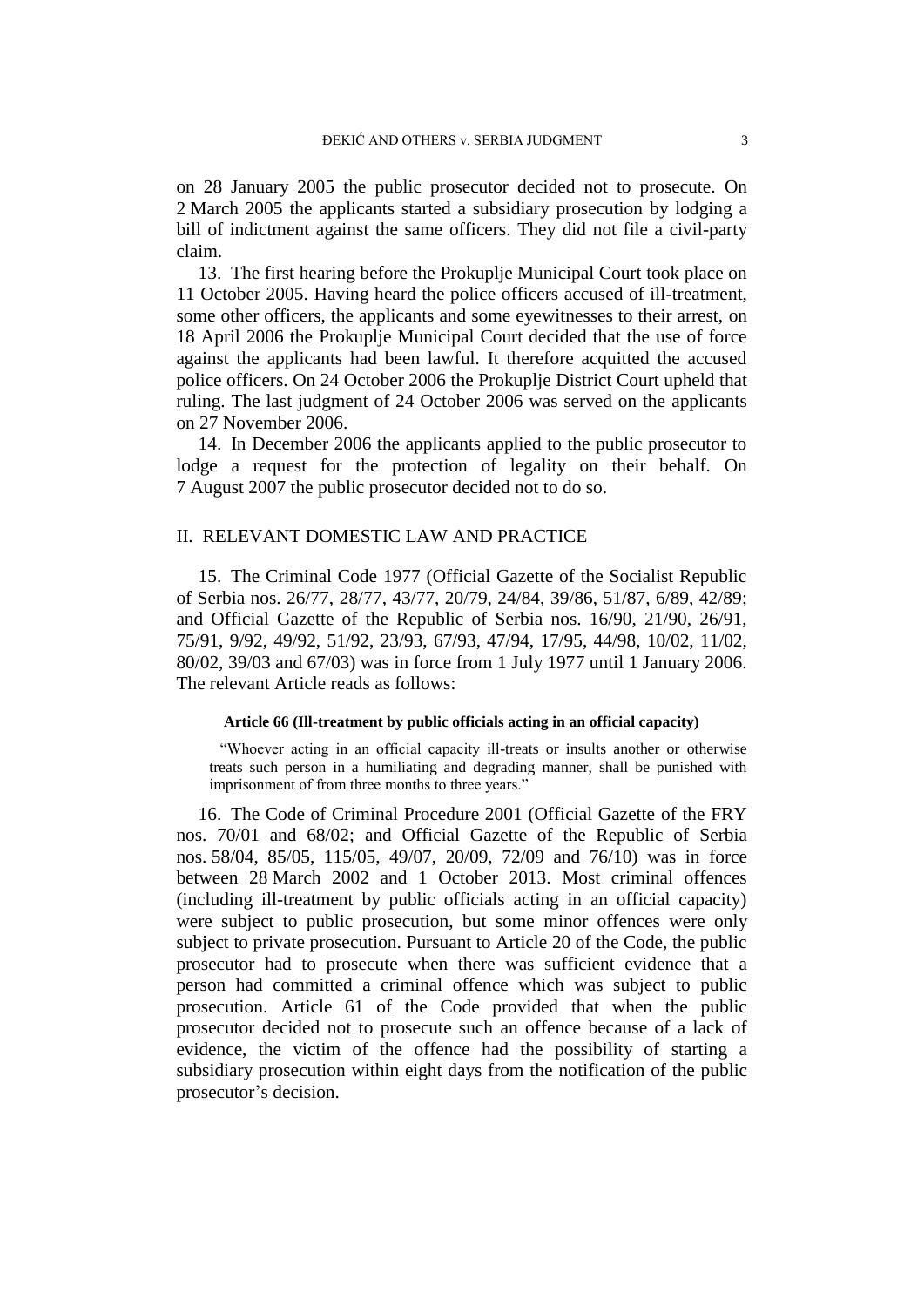17. The Inspector General's Service of the Ministry of Interior was set up by the Inspector General's Service Ordinance  $2001<sup>1</sup>$ . The first Inspector General was appointed in June 2003. As the Ordinance is not in the public domain, little is known about the work of that body in the first years of its existence. It is, however, certain that the Inspector General was answerable to the Minister of Interior. The Service was reorganised and renamed (it is now called the Sector for the Internal Control of the Police) in November 2005, but this is irrelevant in the present case.

18. The Civil Obligations Act 1978 (Official Gazette of the SFRY nos. 29/78, 39/85, 45/89 and 57/89; and Official Gazette of the FRY no. 31/93) has been in force since 1 October 1978. Section 200(1) thereof provides that anyone who has suffered fear, physical pain or mental anguish as a result of a breach of his human rights (*prava ličnosti*) is entitled to sue for damages. In accordance with section 172(1) of the Act, a legal entity, which includes the State, is liable for any tort committed *vis-à-vis* a third party by its organs in the course of, or in connection with, the exercise of their functions.

<span id="page-5-0"></span>19. The Civil Proceedings Act 2004 (Official Gazette of the Republic of Serbia nos. 125/04 and 111/09) was in force from 22 February 2005 until 1 February 2012. Section 13 of the Act provided that if a victim of a criminal offence had brought a civil action for damages against the offender, the civil court was bound by a final decision, if any, of the criminal court finding the offender guilty. The civil courts have persistently interpreted that provision so that a criminal conviction was not a condition for an award of damages (see, for instance, judgment Gž. 1739/06 of the Kragujevac District Court of 29 September 2006; judgment Gž. 1257/11 of the Novi Sad Appeals Court of 2 June 2011; judgment Gž. 3273/11 of the Novi Sad Appeals Court of 16 November 2011; judgment Gž. 146/12 of the Novi Sad Appeals Court of 5 April 2012; judgment Gž. 5676/11 of the Belgrade Appeals Court of 2 August 2012; and judgment Gž. 4357/12 of the Novi Sad Appeals Court of 26 October 2012; in which civil courts awarded nonpecuniary damages for injuries sustained during an arrest operation and/or in police custody in the absence of a criminal conviction against any police officer).

The Civil Proceedings Act 1977 (Official Gazette of the SFRY nos. 4/77, 36/77, 6/80, 36/80, 43/82, 72/82, 69/82, 58/84, 74/87, 57/89, 20/90, 27/90 and 35/91; and Official Gazette of the FRY nos. 27/92, 31/93, 24/94, 12/98, 15/98 and 3/02), which was in force until 22 February 2005, contained the same provision (see section 12(3) thereof).

1

<sup>&</sup>lt;sup>1</sup> Pravilnik o radu Službe generalnog inspektora RJB, published in an internal gazette of the Ministry of Interior in March 2001.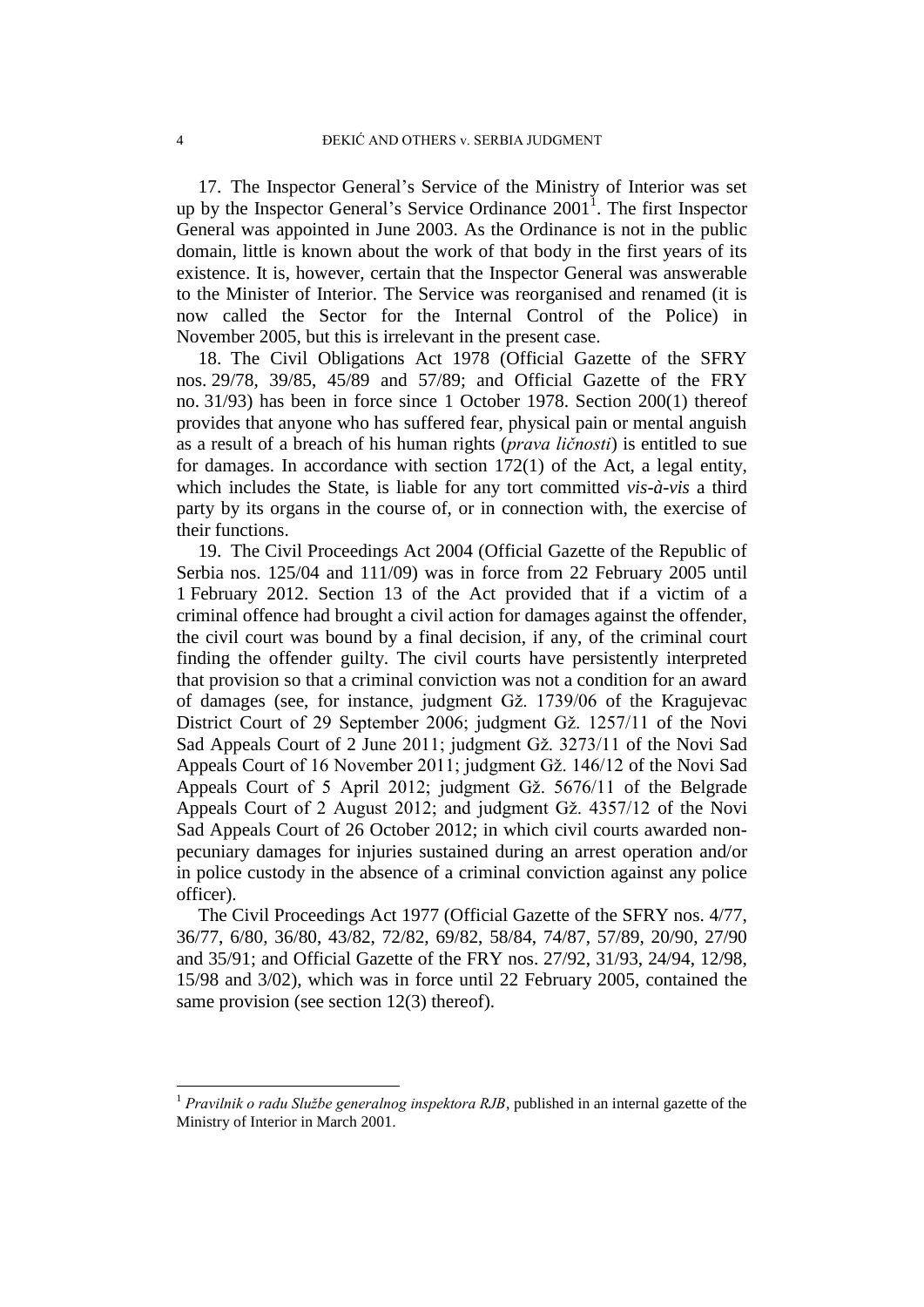## III. RELEVANT INTERNATIONAL DOCUMENTS

20. The International Covenant on Civil and Political Rights, adopted under the auspices of the United Nations on 16 December 1966, entered into force in respect of Serbia on 12 March 2001. The "concluding observations" on Serbia of the Human Rights Committee, the body of independent experts set up to monitor the implementation of this treaty, read, in the relevant part, as follows (document CCPR/CO/81/SEMO of 12 August 2004, § 15):

"While taking note of the establishment in Serbia of [Inspector General's Service] in June 2003, the Committee is concerned that no independent oversight mechanism exists for investigating complaints of criminal conduct against members of the police, which could contribute to impunity for police officers involved in human rights violations. The State party should establish independent civilian review bodies at the Republic level with authority to receive and investigate all complaints of excessive use of force and other abuse of power by the police."

# THE LAW

## I. ALLEGED VIOLATION OF ARTICLE 3 OF THE CONVENTION

21. The applicants maintained that they had been ill-treated by the police on 18 September 2004. They also alleged a lack of an effective investigation into their ill-treatment. Article 3 provides:

"No one shall be subjected to torture or to inhuman or degrading treatment or punishment."

#### **A. Admissibility**

22. The Government did not raise any admissibility objections. As this complaint is neither manifestly ill-founded within the meaning of Article 35 § 3 (a) of the Convention nor inadmissible on any other grounds, it must be declared admissible.

## **B. Merits**

## *1. Alleged ill-treatment of the applicants by the police (the substantive aspect of Article 3 of the Convention)*

23. The applicants submitted that they had been beaten with truncheons, punched and kicked in police custody for no apparent reason.

24. While acknowledging that the applicants had indeed suffered injuries at the Prokuplje Police Station on the critical day, the Government contested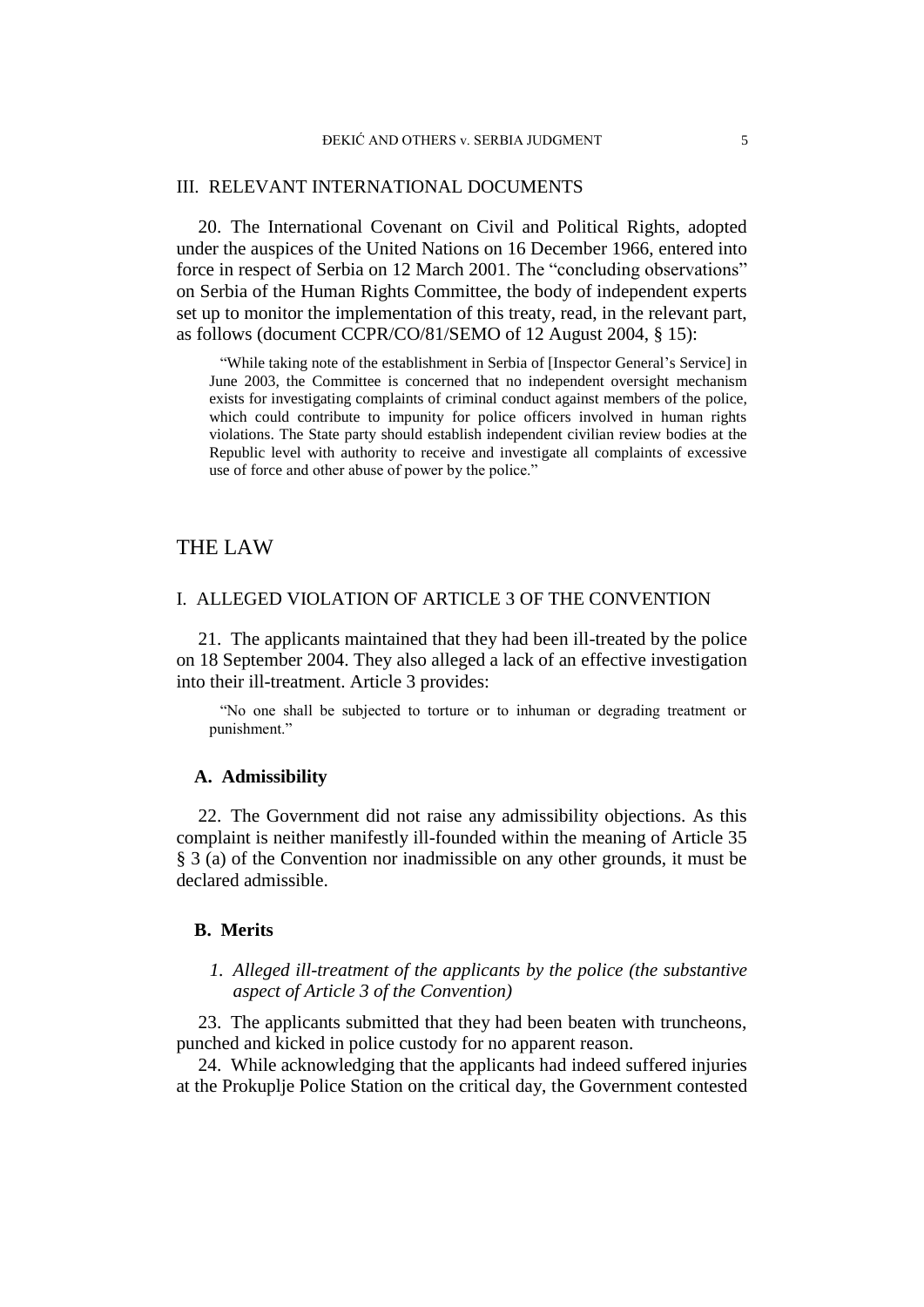the applicants' version of the events. They endorsed the official account set out in paragraph 7 above.

25. As the Court has held on many occasions, Article 3 enshrines one of the most fundamental values of democratic society. It prohibits in absolute terms torture or inhuman or degrading treatment or punishment, irrespective of the circumstances and the victim's behaviour. That being said, allegations of ill-treatment must be supported by appropriate evidence. Furthermore, illtreatment must attain a minimum level of severity if it is to fall within the scope of Article 3 (see, among many other authorities, *Labita v. Italy* [GC], no. 26772/95, §§ 119-21, ECHR 2000-IV).

26. In the present case, it is not in dispute between the parties that the police used force against the applicants at the premises of the police station and that the applicants' resulting injuries are sufficiently serious to fall within the scope of Article 3. The burden hence rests on the Government to demonstrate with convincing arguments that the use of force was not excessive (*Mikiashvili v. Georgia*, no. 18996/06, § 73, 9 October 2012).

27. The Court notes that various domestic proceedings have arisen out of this incident, including the criminal proceedings described in paragraph 13 above. Where domestic proceedings have taken place, as in this case, it is not the Court's task to substitute its own assessment of the facts for that of the domestic courts and, as a general rule, it is for those courts to assess the evidence before them (see *Klaas v. Germany*, 22 September 1993, § 29, Series A no. 269, and the authorities cited therein). It is true that the Court is not bound by the findings of domestic courts, but in normal circumstances it needs cogent elements to lead it to depart from the findings of fact of those courts (see *Matko v. Slovenia*, no. 43393/98, § 100, 2 November 2006).

<span id="page-7-0"></span>28. The present applicants' injuries were consistent with either their or the official version of the events. However, the national courts found against the applicants. In reaching the conclusion that the duty officers had not used excessive force, the national courts had the benefit of seeing many witnesses give their evidence and of evaluating their credibility. Since a number of witnesses (both civilians and police officers) had testified that the applicants had been drunk and violent at the time of their arrest, the national courts gave credence to the testimony of the accused officers and a number of other police officers who had claimed that the applicants had continued to behave violently at the police station and that the use of force against them had therefore been absolutely necessary. No material has been adduced in the course of the proceedings before the Court which could call into question the findings of the national courts and add weight to the applicants' allegations before the Court. No cogent elements have thus been provided which could lead the Court to depart from the findings of fact of the national courts (contrast *Rivas v. France*, no. 59584/00, § 40, 1 April 2004).

29. Accordingly, there has been no breach of Article 3 of the Convention under its substantive limb.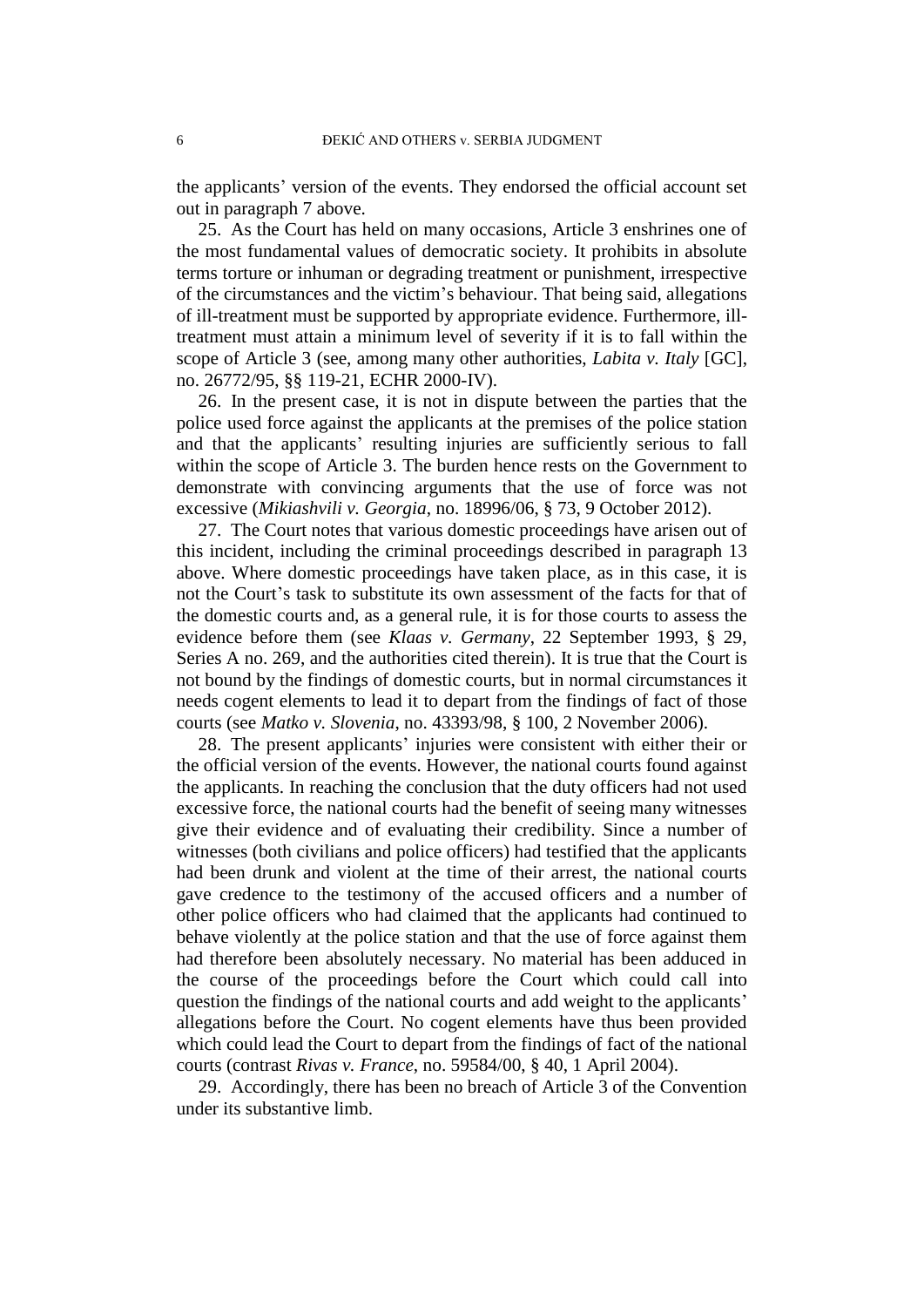## *2. Official investigation into the alleged ill-treatment (the procedural aspect of Article 3 of the Convention)*

30. The applicants argued that there had been no effective investigation into their alleged ill-treatment and, notably, that the police investigation and the public prosecutor's investigation had lacked independence.

31. The Government contested that argument.

32. The Court reiterates that where a person makes a credible assertion that he has suffered treatment contrary to Article 3 of the Convention at the hands of State officials, that provision, read in conjunction with the general duty under Article 1 of the Convention, requires by implication that there should be an effective official investigation (see, for example, *Labita*, cited above, § 131). Whatever the method of investigation, the authorities must act as soon as an official complaint has been lodged. Even when strictly speaking no complaint has been made, an investigation must be started if there are sufficiently clear indications that ill-treatment has been used. The authorities must take into account the particularly vulnerable situation of victims and the fact that people who have been subjected to serious illtreatment will often be less ready or willing to make a complaint (see *Batı and Others v. Turkey*, nos. 33097/96 and 57834/00, § 133, ECHR 2004-IV, and the authorities cited therein).

33. The Court has also held that the investigation should be capable of leading to the identification and punishment of those responsible. If not, the general legal prohibition of torture and inhuman and degrading treatment and punishment would, despite its fundamental importance, be ineffective in practice and it would be possible in some cases for State agents to abuse the rights of those within their control with virtual impunity (see *Labita*, cited above, § 131). The investigation must also be thorough: the authorities must always make a serious attempt to find out what happened and should not rely on hasty or ill-founded conclusions to close their investigation or as the basis of their decisions. Furthermore, the investigation must be prompt and independent. The investigation lacks independence where members of the same unit as those implicated in the alleged ill-treatment undertook the investigation (*Mikheyev v. Russia*, no. 77617/01, §§ 108-110, 26 January 2006). Lastly, the investigation must afford a sufficient element of public scrutiny to secure accountability. While the degree of public scrutiny required may vary, the complainant must be afforded effective access to the investigatory procedure in all cases (*Batı and Others*, cited above, § 137).

<span id="page-8-0"></span>34. In the present case, the Court has not found it proved, because of a lack of evidence, that the police used excessive force against the applicants (see paragraph [28](#page-7-0) above). Nevertheless, as it has held in previous cases, that does not preclude this complaint from being "arguable" for the purposes of the positive obligation to investigate under Article 3 (see *Aysu v. Turkey*, no. 44021/07, § 40, 13 March 2012). In reaching this conclusion, the Court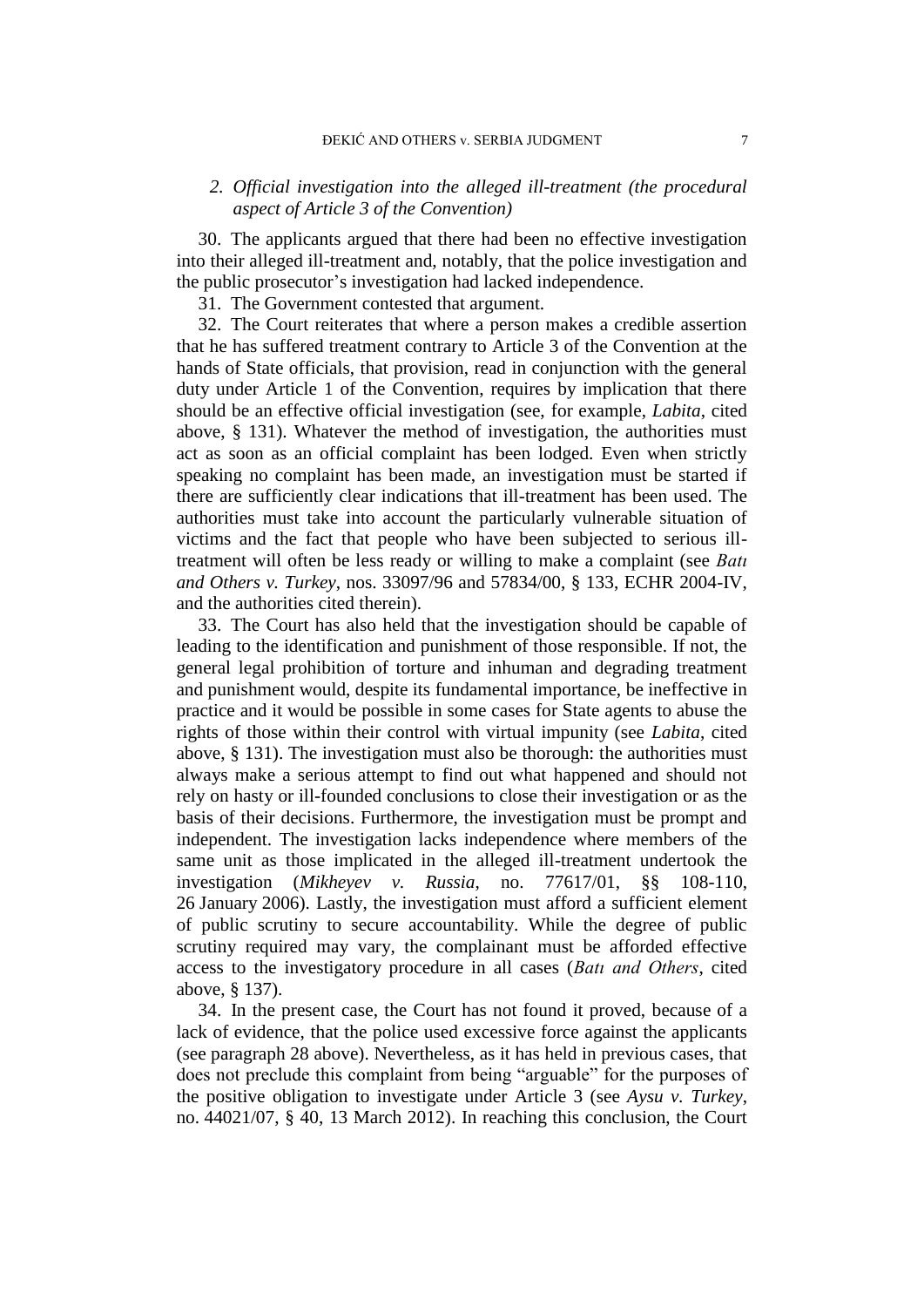has had particular regard to the fact that the applicants had sustained injuries in police custody. An investigation was therefore required (see, in this regard, *Boicenco v. Moldova*, no. 41088/05, § 103, 11 July 2006, in which the Court held that any injury sustained in police custody would give rise to a strong presumption that the person concerned was subjected to illtreatment).

35. An initial investigation into the applicants' alleged ill-treatment was carried out by the Inspector General's Service of the Ministry of Interior. It would appear that the investigation was prompt and thorough (see paragraph 10 above). However, it lacked independence since the officers conducting the investigation were subordinated to the same chain of command as those officers under investigation (see *Oğur v. Turkey* [GC], no. 21594/93, § 91, ECHR 1999-III; *Hugh Jordan v. the United Kingdom*, no. 24746/94, § 120, ECHR 2001-III; *Matko*, cited above, § 89; *Ramsahai and Others v. the Netherlands* [GC], no. 52391/99, § 335, ECHR 2007-II; the CPT standards, document no. CPT/Inf/E (2002) 1 - Rev. 2011, p. 97). This conclusion must in no way be interpreted as prohibiting police officers from performing any tasks in investigations into the use of force by other police officers (see *Giuliani and Gaggio v. Italy* [GC], no. 23458/02, § 322, ECHR 2011), but if the police participate in such investigations, sufficient safeguards should be introduced in order to satisfy the requirement of independence (see *Hugh Jordan*, cited above, § 120, and *Ramsahai and Others*, cited above, §§ 342- 46). In the present case, there were no such safeguards.

36. An investigation was also carried out by the public prosecutor. It is noted, however, that the public prosecutor based her decision to dismiss the applicants' criminal complaint only on a report submitted by the police (see paragraph 12 above). She did not undertake any independent steps, such as interviewing the applicants, the officers involved and other witnesses. There are no indications that she was prepared in any way to scrutinise the police account of the events (compare *Đurđević v. Croatia*, no. 52442/09, §§ 89- 90, ECHR 2011; contrast *Berliński v. Poland*, nos. 27715/95 and 30209/96, §§ 69-70, 20 June 2002, and *Stojnšek v. Slovenia*, no. 1926/03, § 101, 23 June 2009).

37. Whilst they were not required to pursue the prosecution of officers accused of ill-treatment on their own (see *Otašević v. Serbia*, no. 32198/07, § 25, 5 February 2013), the applicants nonetheless took over the prosecution (see paragraph 12 above). The criminal proceedings started in March 2005, when the applicants lodged a bill of indictment, and lasted until October 2006, when the acquittal of the accused officers entered into force. The trial court heard the applicants, the accused officers, some other police officers and several eyewitnesses to the applicants' arrest. Some key witnesses were, moreover, cross-examined by the applicants. The Court is satisfied with the diligence displayed by the trial court in trying to establish whether the police had used excessive force, as argued by the applicants, or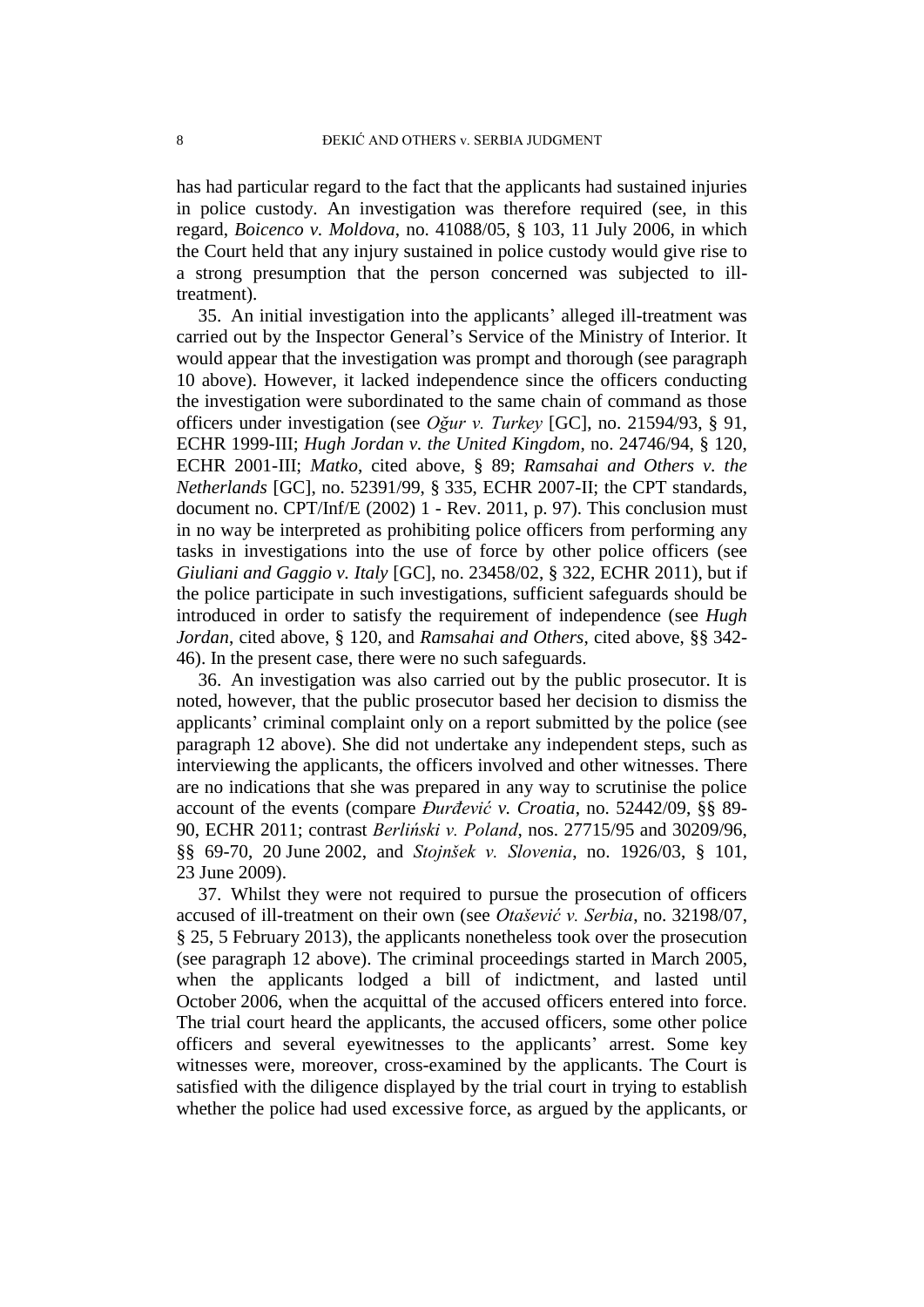not. The fact that those accused of ill-treatment were eventually acquitted is not sufficient in itself to find a violation of Article 3 of the Convention, as the procedural obligation under Article 3 is not an obligation of result, but of means (see *Vladimir Fedorov v. Russia*, no. 19223/04, § 67, 30 July 2009). The Court further notes that the criminal proceedings were conducted with reasonable promptness and expedition. There is also no indication that they lacked transparency or that the criminal courts lacked independence.

<span id="page-10-0"></span>38. The ultimate question is whether the criminal proceedings remedied the deficiencies of the investigations carried out by the Ministry of Interior and the public prosecutor. The Court finds that they did, considering notably the fact that the criminal courts, in an adversarial procedure, addressed all of the relevant issues and examined all of the relevant evidence (contrast *Gül v. Turkey*, no. 22676/93, §§ 92-94, 14 December 2000; compare *Tanrıbilir v. Turkey*, no. 21422/93, § 85, 16 November 2000). Moreover, it does not appear that those deficiencies undermined the capability of establishing the circumstances of the case or the person responsible (*Nachova and Others v. Bulgaria* [GC], nos. 43577/98 and 43579/98, § 113, ECHR 2005-VII). As a result, the investigation into the applicants' allegation of ill-treatment was, on the whole, "effective" for the purposes of Article 3.

39. There has therefore been no violation of Article 3 of the Convention under its procedural limb.

# II. ALLEGED VIOLATION OF ARTICLE 6 OF THE CONVENTION

40. The applicants further complained about the fairness of the criminal proceedings against the police officers accused of ill-treatment. They relied on Article 6. The relevant part of that Article reads as follows:

"In the determination of his civil rights and obligations or of any criminal charge against him, everyone is entitled to a fair and public hearing within a reasonable time by an independent and impartial tribunal established by law."

41. While the Government did not raise any objection as to the Court's competence *ratione materiae*, this issue calls for consideration *ex officio* by the Court (see *Blečić v. Croatia* [GC], no. 59532/00, § 67, ECHR 2006-III).

42. The wording itself of Article 6 ("against him") makes it clear that in criminal cases its guarantees protect the person who faces a criminal charge (see *AGOSI v. the United Kingdom*, judgment of 24 October 1986, Series A no. 108, p. 22, § 65). The criminal limb of Article 6 is thus not applicable in this case. As to its civil limb, the Court notes that the applicants did not file a civil-party claim in the context of the criminal proceedings. In addition, as under the Serbian law, a criminal conviction is not a formal precondition for obtaining damages in civil proceedings (see paragraph [19](#page-5-0) above; contrast